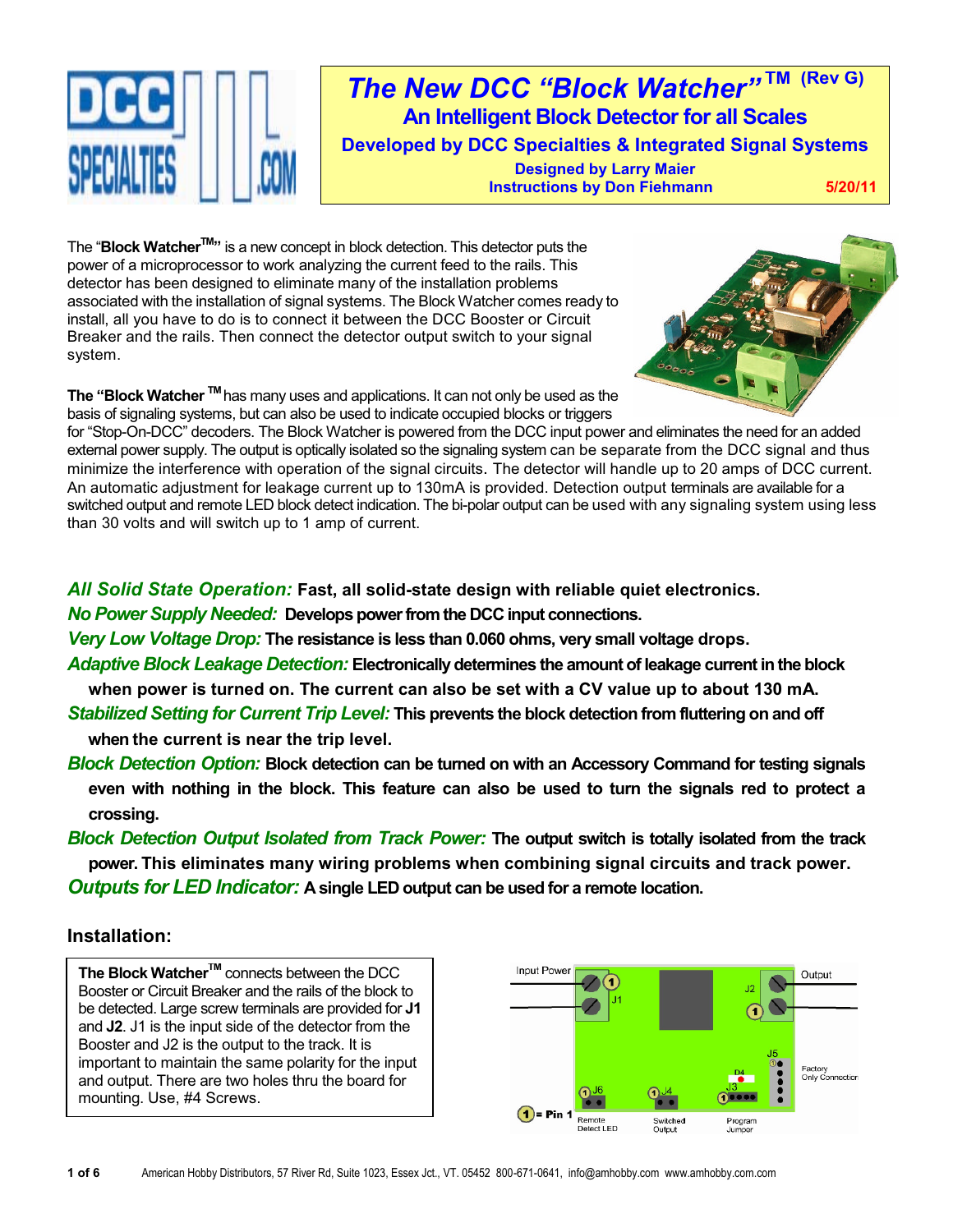# **Wiring and Connections**

**J3** is the **DCC Programming Connector.** It is also used to set up for advance features. The jumper settings are:

- **Pin 1-2**
- **Pin 2-3 Connected for the Automatic Setting of the Leakage Current.**

**Pin 3-4 Connected when the Leakage Current is set with the CV.**

**J4** is the switched output. If the LED is *on,* the detector is detecting, and J4 is switched on (closed). The output is isolated and will switch up to 30 volts at one amp. When on, J4-1 is connected to J4-2 and will conduct AC, DC, or DCC. It is not polarity sensitive.

**J5** is used for programming the microprocessor and is not used by the installer.

**J6** is a remote LED output and used for fascia or control panel mounted LED occupancy indication. A current limiting resistor is installed onboard so the LED can be directly wired. Pin 1 is the positive (Anode) connection for the LED.



# **Note:**

If you are using "house" type wiring (two wires to each block) the two wires connect to J1and out on J2. But I f you are using common rail wiring, you need to connect both wires to J1 in order to power the Block Watcher. The current flow to the block is detected using the J1-2 to J2-2 path

# **CV's for the BlockWatcher:** See also Pg3,4.

**CV50** Allows you to invert the output logic.CV50 = 255 is normally open, CV50=0 is normally closed**. Not Active Yet!**

**CV51** Sets the turn on delay in seconds. The turn on delay is the amount of time that the Block Watcher will wait before it turns the J4 output ON after the block has been recognized as "occupied" (see CV53). The value is the number of seconds to wait before J4 is turned ON after the block is "occupied". The allowable values are 0 - 255 seconds.

**CV52** Sets the turn off delay in seconds. The turn off delay is the amount of time that the Block Watcher will hold the J4 output ON after the block has been recognized as "unoccupied" (see CV53). The value is the number of seconds to hold J4 ON after the block is "unoccupied". The allowable values are 0 - 255 seconds.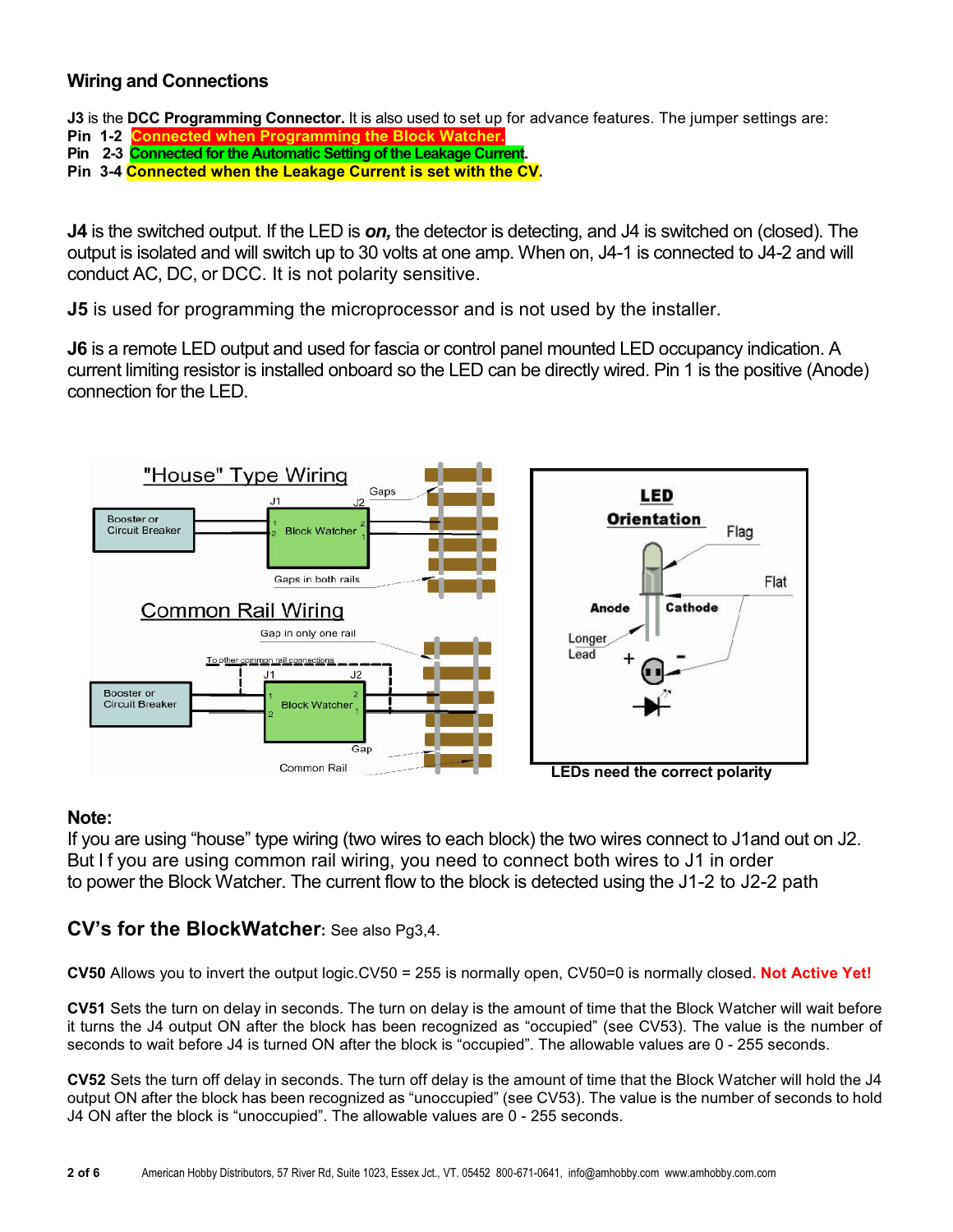**CV53** Sets the delay in milliseconds that the block current must exceed the "occupied" recognition level before the Block Watcher will recognize a block as "occupied". It is also the turn-off delay for the amount of time the block current must be below "unoccupied" recognition level before the Block Watcher will recognize a block as "unoccupied". The default value is 32 ms. Although you normally will not need to adjust this value, any value from 1 to 255 is acceptable.

**CV54** Sets the current value below which the Block Watcher will recognize the block as "unoccupied". In combination with CV55, it will also determine the current value above which the Block Watcher will determine that the block is "occupied". The default value for CV54 is 0, which means that any current over about 2mA will cause the Block Watcher to recognize a block as "occupied". Note, however, that by increasing the value of CV54, you can tell the Block Watcher to ignore currents that may flow into a block due to lights, switch machines, or other constant current loads.

While you can set the value of CV54 manually, the Block Watcher will set it automatically for you. To automatically set CV54, turn off the layout and move the J3 jumper so that it connects pins 2 and 3. Now turn on the layout. The LED on the Block Watcher will turn on and will remain on while the Block Watcher determines the correct value for CV54. During the time that the LED is on, the Block Watcher will assume that any current it measures is "normal" and hence should not cause the Block Watcher to recognize an "occupied" condition. Once the LED goes out, the Block Watcher is finished setting CV54. You can either return the J3 jumper to pins 3 and 4 (in which case the value you just set will be used any time you turn on the layout) or you can leave the J3 jumper on pins 2 and 3 (in which case the Block Watcher will set the CV54 "normal" current every time you turn your layout on. If you do this, remember that a train left in the block will get counted as "normal" the next time the layout is turned on).

The Block Watcher will determine the "unoccupied" current as any current less than (3 + CV54). The Block Watcher will determine the "occupied" current as any current greater than (3 + CV54 + CV55). The current scaling of these values is approximately 0.534 mA per bit. For example, if CV54=5 and CV55=2, then the "occupied" recognition current would be about 5.34 mA, and the "unoccupied" recognition current would be about 4.27 mA. The hysteresis would be 1.07 mA.

The maximum value you can set in CV54 depends on the value set in CV55. The maximum CV54 value is (254 – CV55 – 3). If you use the maximum value, the "occupied" recognition current will be about 130 mA.

**CV55** Sets the hysterisis (difference) between "occupied" and "unoccupied" recognition currents (see also CV54). Hysterisis means that the current required to recognize that a block is "occupied" is larger than the current required to recognize that a block is "unoccupied". Once the current is above the "occupied" current, it must fall below the "unoccupied" level before the Block Watcher will determine that the block is "unoccupied". If the current is varying near the "occupied" recognition current, this will prevent the Block Watcher output from chattering on and off. The CV55 default value is 1. CV55 would not normally be adjusted unless you are experiencing chattering problems. In this case, gradually increase CV55 1 count at a time until you find the lowest value that eliminates the chatter problem. Normally a value increase to 2 or 3 should solve the problem. Values greater than 30 should not be required.

**CV63** Can reset everything (address and CV values) to the factory defaults. Simply write the value 42 to CV63 and it will restore the factory settings.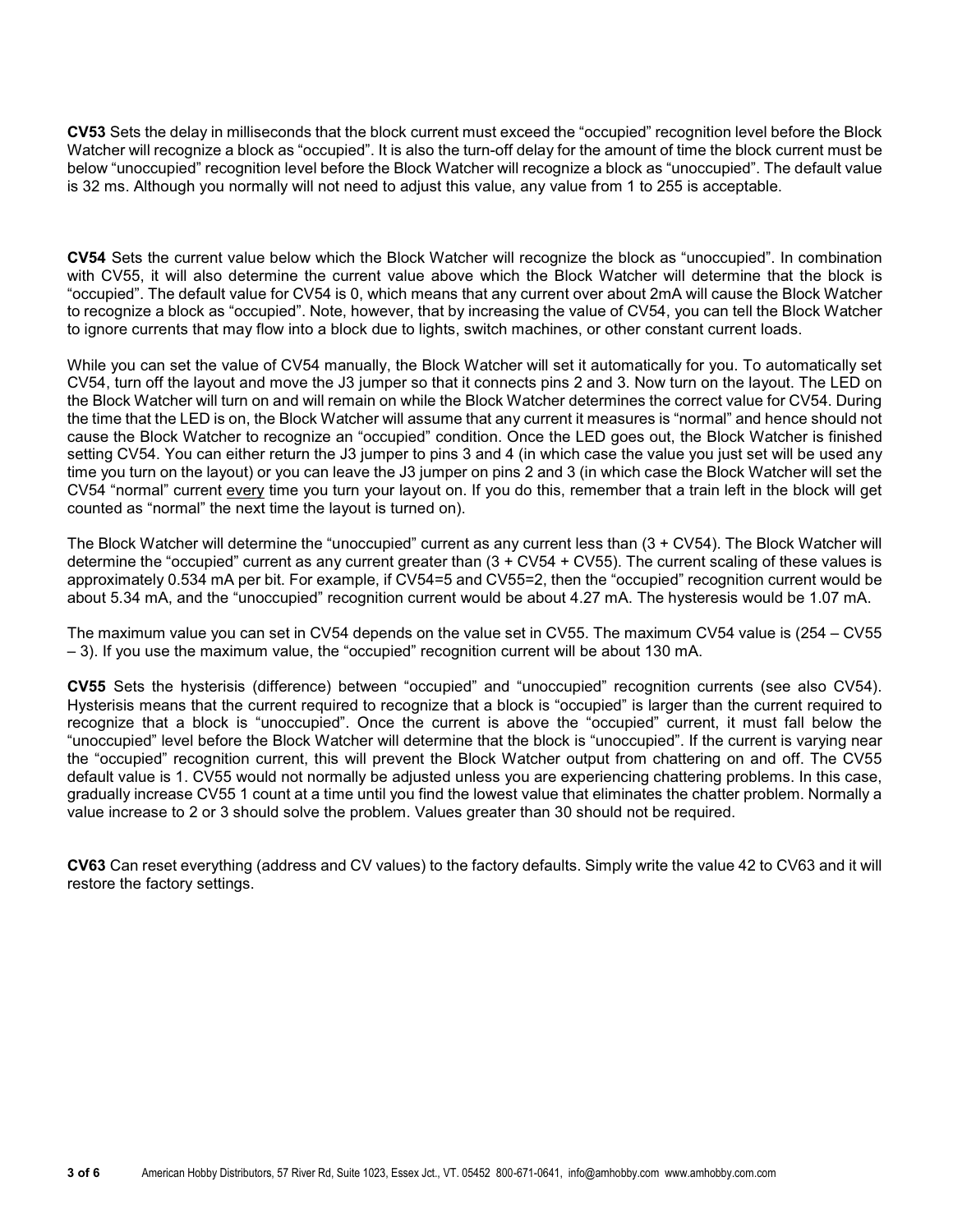# **Setting Addresses and Programming CV's: Optional/Not Required!**

The easiest way to program the BlockWatcher is on-the-bench. Connect pins J 1-1 and J 1-2 to the output of your DCC system. There is a small red LED, D4, on the BlockWatcher that will blink each time a command is accepted. After programming, return the program jumper back to the RUN position. If you make a mistake, just go back and program the CV to the desired value. If you are hopelessly lost, set CV63 to 42 and you can start over again with factory defaults. *(1 )Do Not Use Program Track!*

## *(2)The BW's addresses are SET by moving the program jumper and issuing Accessory Commands……like operating an accessory by using your DCC Throttle, see also Pg-4.*

| The Table to the right shows       |
|------------------------------------|
| how the DCC Manufactures           |
| <b>identify the Normal (Clear)</b> |
| and/or the <b>Thrown</b> Route to  |
| operate accessories.               |
|                                    |

| <b>System</b> | <b>Norma I(Clear)</b> | Thrown        |
|---------------|-----------------------|---------------|
| Digitrax      | c or Closed           | t or Thrown   |
| Lenz          | ٠                     |               |
| <b>MRC</b>    | OΝ                    | OFF           |
| <b>NCF</b>    | Normal/ON/1           | Reverse/OFF/2 |

*(3) Configuration CV's are Programmed in Ops Mode, "on the main", also by moving the programming jumper, see below, use any non-loco address, except defaults, to initiate Ops Mode.*

*(4) It is important to remember that Addresses are Set and CV's are Programmed!*

# **Special Programming Instructions:**

Specific DCC Systems need to follow specific programming sequences to reliably program the *BW's* see Pg-4

**NCE and MRC:** Do not use the Accessory Programming Mode, only use Ops Mode for CV's see Pg-4

#### **Digitrax:** See also Pg-4

Digitrax users should review the settings of the Digitrax, DCS-100/200 prior to programming a BW'S. It is important that the DCS-100/200 has the Switching (Accessory) Control enabled otherwise it will not operate Stationery Decoders or Accessories like the BW'S's. Caution,The Digitrax Command Station sends out up to eight accessory addresses every time you use your throttle to turn track power on and/or you reboot the system and have track power set for auto turn on. If you connect the BW'S to the Digitrax system with the BW's jumpers set to the programming mode, these eight addresses will be programmed. It is recommended for Digitrax that the Setting of Addresses and Programming of CV's be done at the same time to avoid the accidental Setting of Addresses as described above. See Pg-4

#### **One Solution:**

Turn on the command station and wait a minute before connecting the *BW'S's* so that it will not see these addresses.

## **Better solution:**

Follow the directions above for setting the *BW'S's* to the programming mode by moving the jumper and then turn on the Digitrax system. The eight addresses will be stored. Select and use OPS mode programming to set CV63 to 0, which resets to default settings, and the *BW'S's* is ready to program normally. This does mean that you want to be careful if you have already programmed some addresses. These can be over-written by the Digitrax system. Your best bet is to keep a record of the address set in each, when you change addresses, you will have to set CV63 to 0 and then re-program the addresses.

## **Lenz:** See Pg-4

The Lenz system sends repeat accessory commands as long as you hold down the 1 or 4 command key. This ensures that the accessory decoder sees the message, The solution is simple. Hold the 1 or 4 key down for only a short time. Once you see D10 flash indicating an address has been stored, release the control key.

## **There is One (1) Accessory Address:**

The accessory address lets you turn the output track power from the BlockWatcher on and off. (Default address 2044).The accessory address can be between 1 and 2044. Choose a value that is not used by another accessory.

## **Setting the Accessory Address:**

Addresses are set by moving the programming jumper, J3 to positions 1-2 for the program mode with the power *off.* Turn power *on* and the **first** accessory command issued by the DCC system will be stored as the **first address** (track on/off). Remember to power *off* and put the program jumper back to 2-3, unless you are going to program CV settings. Note: When changing from *run* to *program* mode, wait about 1 minute before turning power back on to the BW'S. note the special cautions for Digitrax

## **Programming CV's:**

Programming the CV's is done using the Programming-on-the-Main (POM) function. Turn power *off,* put the programming jumper on pins 1-2, then turn power back *on*. Observe Digitrax Caution. Then go into the Program-on-the-main mode. You will need to setup a "fake" loco address in order to get to the CV setting operation. Put in any address. **(Not** an address that is in use on the layout.) Hit enter, then you can start entering the CV numbers followed by the values. When done, turn power off and replace the program jumper to pins 2-3. See Sequential instructions Pg-4.

# **False Trigger Solved:**

**4 of 6** American Hobby Distributors, 57 River Rd, Suite 1023, Essex Jct., VT. 05452 800-671-0641, info@amhobby.com www.amhobby.com.com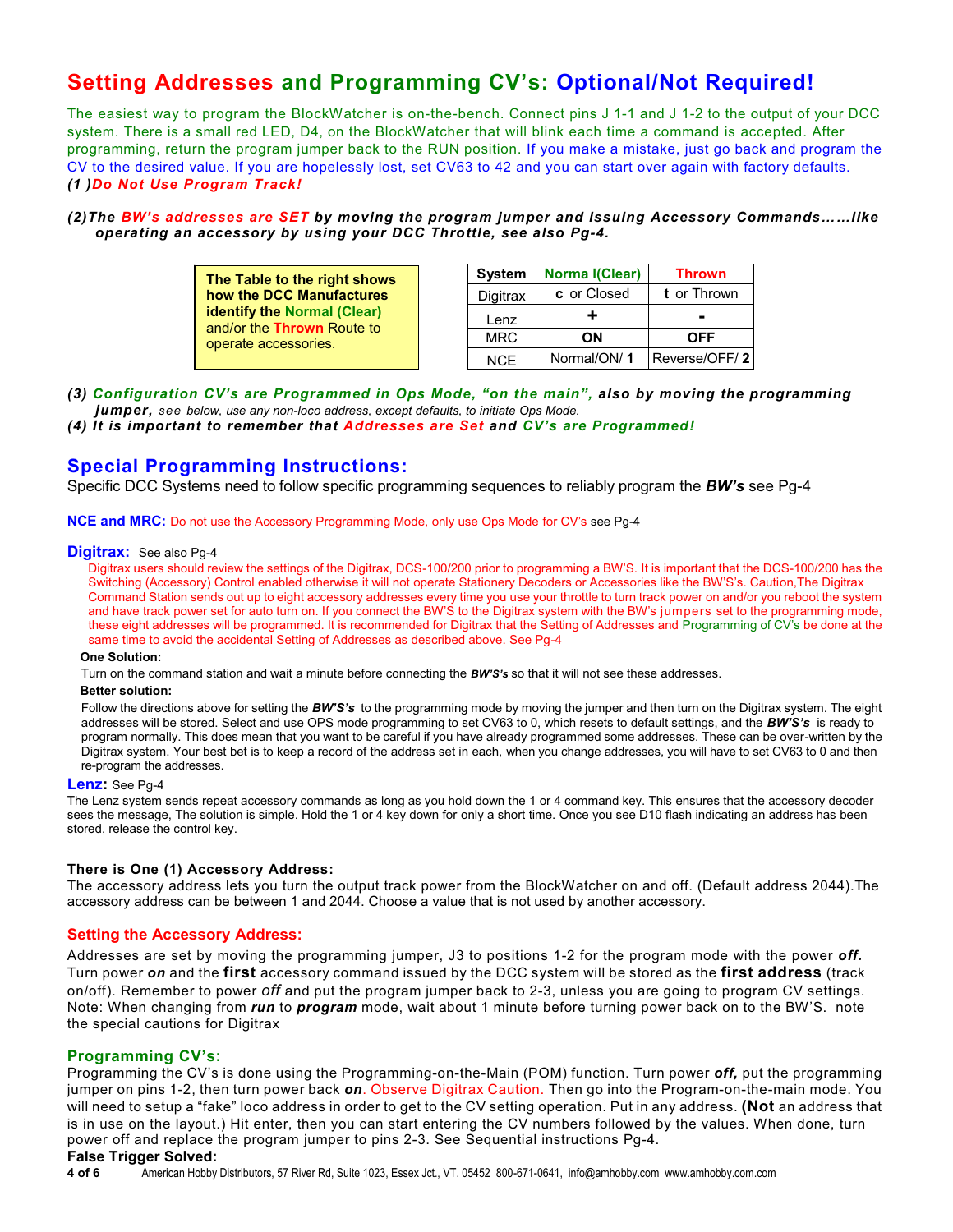I did have one very usually problem where one block was turning on intermittently when a train was in anotherblock. There was no wiring connection between the two blocks. The puzzle was solved when I looked at the BlockWatcher and noticed that the power wire feeding the block, that had the false indication, was routed just above the top of the small transformer on the BW. I moved the wire an inch or so and the problem went away.

**Block Watcher with Relays:** If you are connecting the Block Watcher to relays you need to add a diode, like a 1N4001 or 1N914, to the relay coil. This will prevent the voltage kick back that occurs when the relay is turned off from damaging the Block Watcher output device.



# **Block Watcher with PSX-AR, PSX-1:**

If you need detection with a block connected to a PSX-AR auto reverser/ breaker, the Block Watcher should be connected to the output of the PSX-AR. The PSX-AR will change the phase (polarity) of the DCC, but this will not affect the Block Watcher. Since the Switched Output is opto-isolated there is no problem with the phase reversal. If you install the Block Watcher before the PSX-AR current used by the PSX-AR may look like an occupied block.

I have three tracks in a reversing loop. By having the Block Watcher connected to the loop I can select one of the tracks and "see" if it is occupied using the remote LED.



# **Conclusion:**

If you need to detect equipment in a block, regardless of scale, the Block Watcher is certainly the best choice presently available. The flexibility and reliability of the USA made Block Watcher has made it the choice of professional layout installers.